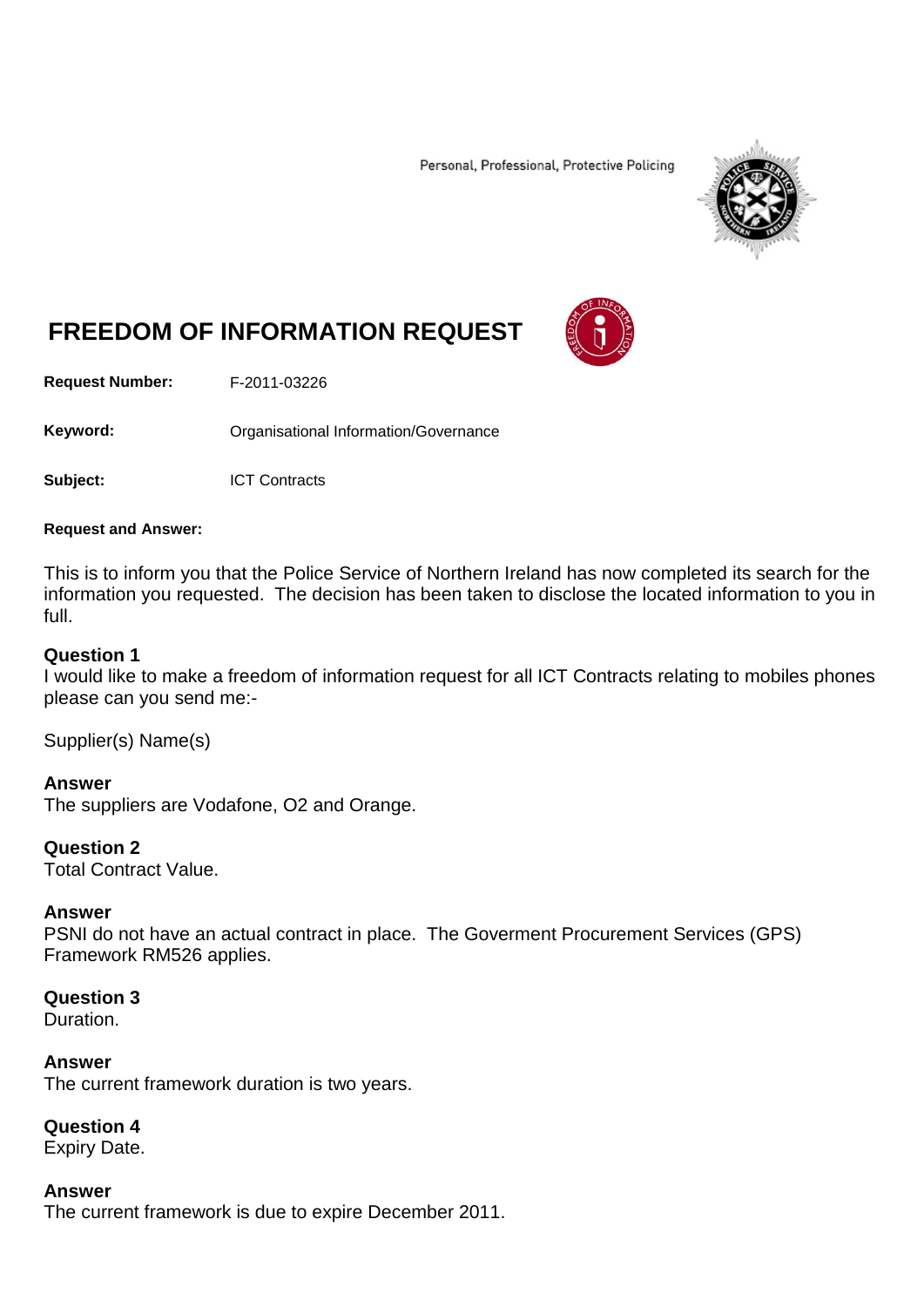**Question 5** Number of Users/Handsets.

**Answer** There are 8100 connections.

**Question 6** Contract Review Date.

**Answer** The GPS is currently reviewing options.

**Question 7** Contact/job title responsible for this contract.

**Answer** The Network Manager is responsible.

**Question 8** All ICT Contracts relating to PBX Maintenance please can you send me: Supplier(s) Name(s).

**Answer** Fujitsu.

**Question 9** Contract Value.

**Answer** Telephony Managed Service cost including PBX Maintenance is £6.4m.

**Question 10** Application(s) running on PBX.

**Answer** Applications running are PBX are Voice mail, Wall Board Statistics, Management, Opera and Octel.

**Question 11** Duration.

**Answer** Duration is 5 years plus 3 annual extensions.

**Question 12** Expiry Date.

**Answer** January 2016

**Question 13** Number of Users.